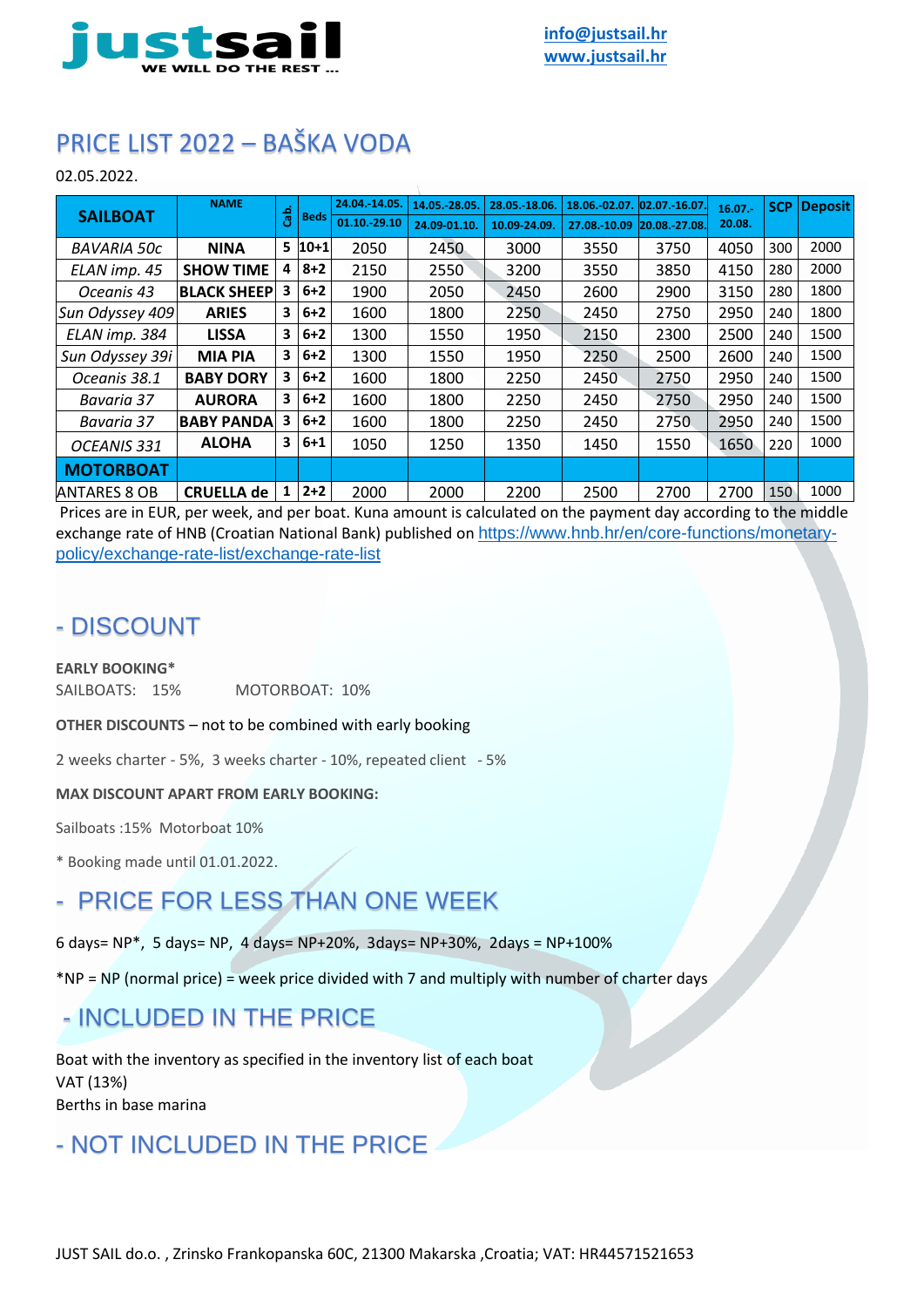

 **[info@justsail.hr](mailto:info@justsail.hr)  [www.justsail.hr](http://www.justsail.hr/)**

Bank transfer fees Fuel Berths in other marinas or harbours

#### MANDATORY EXTRAS

#### **Charter pack\***: **Price by PRICE LIST**

**Tourist tax:** 10Kn/person/day (cca.1,5€), children under the age of 12 and more than 69% invalids do not pay, children 12-18 pay 50%

**\***Charter pack includes: 25% VAT, final cleaning, bed linen, bath towels (1pp), 2 x gas bottles, dish wash liquid, liquid hand soap, 2 kitchen sponges, 1 roll of kitchen paper, 2 kitchen clothes, 2 rolls of toilet paper per toilet, garbage bags, diver's fee, outboard engine with 3l fuel

#### - OPTIONAL EXTRAS

**Stand up paddle board** 100€/week - to be ordered in advance, limited number **Underwater scooter** 40€/day - to be ordered in advance, limited number **Beach towels** 5€/piece - to be ordered in advance, limited number **Early boarding (by 13:00)** 100€/charter - to be ordered in advance, limited possibility Late Check out (until 11:00) 100€/charter- to be ordered in advance, limited possibility

#### - CREW SERVICES\*

guest.

**SKIPPER:** 150€/day + nourishing, 1.050€/week + nourishing **HOSTESS:** 125€/day + nourishing, 875€/week + nourishing - **up to 6 guests** 150€/day+nourishing, 1.050€/week +nourishing - **more than 6 guests NOTE FOR HOSTESS'S SERVICES:** The hostess prepares 2 meals: breakfast and a light lunch or dinner. On the request, she can sometimes prepare a third meal at a price of 15 $\epsilon$  / person for the service of preparing the third meal (crew included in the number of persons). Groceries for meals are paid by the

\*the crew services are payable directly on spot to the service provider

# - ONE WAYS TO / FROM DUBROVNIK

One way to Dubrovnik\* 400€ + mooring fees in DU+ check-out on Friday 8 AM in Dubrovnik One way from Dubrovnik 400€ + mooring fees in DU+check-in on Sunday 5 PM in Dubrovnik \*to be ordered in advance, subject to availability

#### - REFUNDABLE SECURITY DEPOSIT

- $\checkmark$  amounts specified in the price list table for each boat
- $\checkmark$  payable in cash or credit cards: Visa or Master
- $\checkmark$  covers the Casco insurance policy deductible
- $\checkmark$  to be refunded if no damage

### - NON-REFUNDABLE SECURITY DEPOSIT – DEPOSIT WAIVER FEE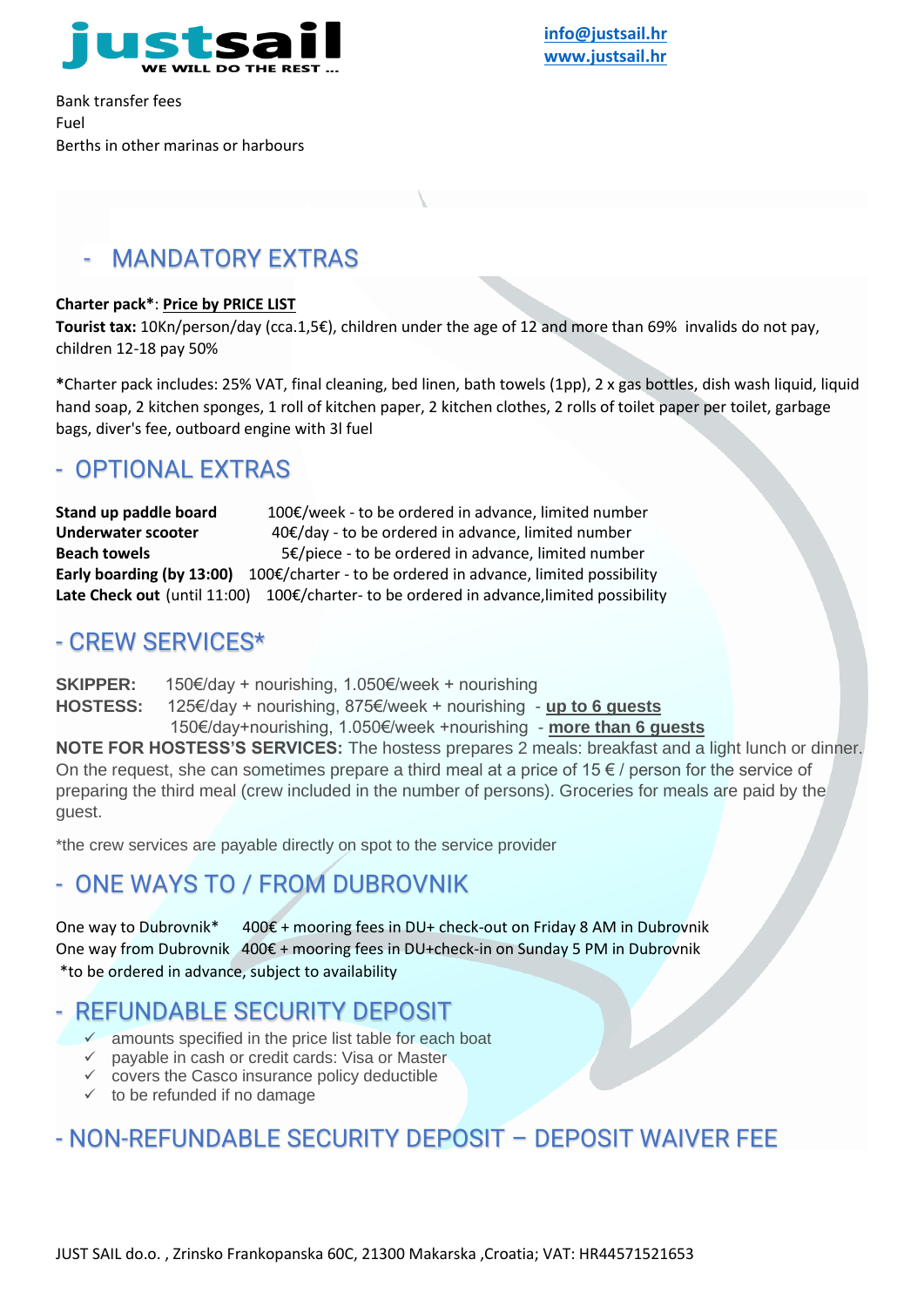

**Aloha** - 100 €/week (non-refundable) + 100 €/charter (refundable) **Lissa,Mia Pia** - 150 €/week (non-refundable) + 100€/charter (refundable) **Black Sheep , Aries** - 250 €/week (non-refundable) + 150 €/charter (refundable) **Nina, Show time** - 350 €/week (non-refundable) + 200 €/charter (refundable)

# - INFORMATIVE PRICES OF THE THIRD PARTY SERVICES

Third party services are payable directly to the service provider

**PARKING IN BAŠKA VODA (MARINA PARKING**) 600kn/car/week

**TRANSFER AIRPORT– BAŠKA VODA:** 120€ regular car, 4 persons – small luggage 150€ minivan, 7+1 persons

## - PAYMENT CONDITIONS

**BOAT CHARTER** : 50% by booking confirmation/contract signing, 50% 4 weeks before starting date, by bank transfer (wire) or Visa/Master credit card using our online payment system **MANDATORY EXTRAS:** - by check-in **OPTIONAL EXTRAS:** - by check-in **CREW SERVICES:** - directly to the crew in cash by check-in

## - EMBARKATION/DISEMBARKATION

**EMBARKATION:** Saturday after 17:00 **DISEMBARKATION:** Saturday till 08:00 with a return to base the evening before until 18:00

# -IMPORTANT NOTICE

The general conditions of chartering vessels are the consistent part of this price list and are published on the web page [www.justsail.hr](http://www.justsail.hr/)

JUST SAIL reserves the right to change the prices without the previous notice. Changed prices will apply only on the contracts signed after the price change date.

Any price from the price list can be subject to the individual discounts approved by JUST SAIL depending on the relevant circumstances at a given moment (e.g. last-minute discount, loyalty discount. special offer...).

Boats are chartered exclusively on Saturday-Saturday weekly basis but JUST SAIL reserves the right to decide upon relevant circumstances - booking situation, low season period or similar - when to offer charters for periods shorter or other than a week and out of Saturday-Saturday time frame

Complaint on the quality of our services may be submitted in writing to the company's postal address: Zrinsko-Frankopanska 60c, 21300 Makarska or by e-mail at: [info@justsail.hr](mailto:info@justsail.hr) . JUST SAIL will reply to the complaint within 15 days' period.